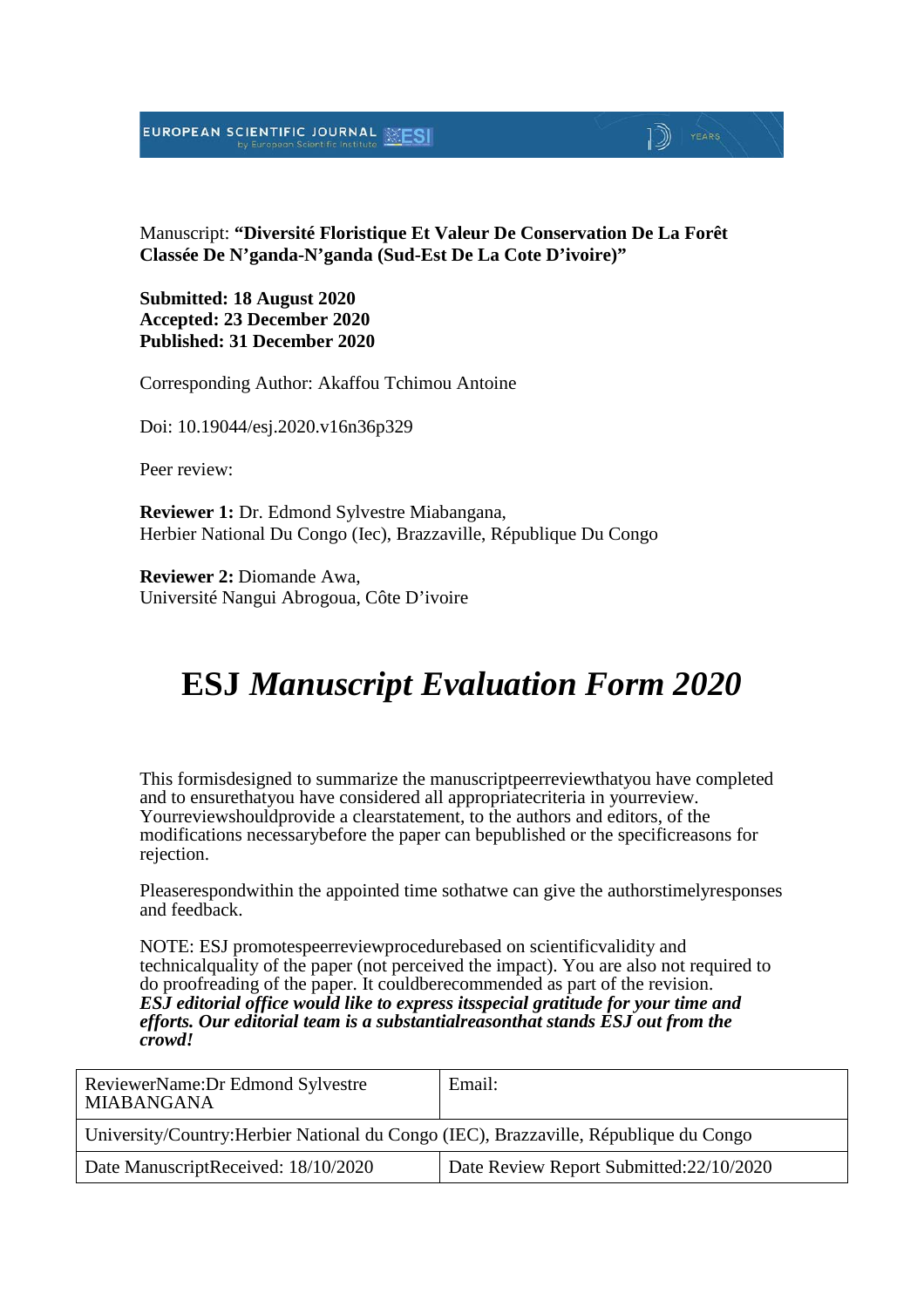#### ManuscriptTitle:**DIVERSITE FLORISTIQUE ET VALEUR DE CONSERVATION DE LA FORET CLASSEE DE N'GANDA-N'GANDA (SUD-EST DE LA COTE D'IVOIRE)**

ESJ ManuscriptNumber:0908/20

You agreeyournameisrevealed to the author of the paper: Yes/No

You approve, yourname as a reviewer of thispaper, isavailable in the "reviewhistory" of the paper:Yes/No

You approve, thisreview reportisavailable in the "reviewhistory" of the paper:Yes/No

### **Evaluation Criteria:**

 $\Gamma$ 

#### **Pleasegiveeachevaluation item a numeric rating on a 5-point scale, alongwith a thoroughexplanation for each point rating.**

| <b>Questions</b>                                                                                                                                                                                                                                                                                                                                                                                        | <b>Rating Result</b><br>[Poor] $1-5$<br>[Excellent] |  |
|---------------------------------------------------------------------------------------------------------------------------------------------------------------------------------------------------------------------------------------------------------------------------------------------------------------------------------------------------------------------------------------------------------|-----------------------------------------------------|--|
| 1. The titleisclear and itisadequate to the content of the<br>article.                                                                                                                                                                                                                                                                                                                                  | 5                                                   |  |
| (Please insert your comments)<br>OK                                                                                                                                                                                                                                                                                                                                                                     |                                                     |  |
| 2. The abstract clearlypresentsobjects, methods and<br>results.                                                                                                                                                                                                                                                                                                                                         | $\overline{\mathbf{4}}$                             |  |
| (Please insert yourcomments)<br>Insérer le système chorologique utilisé dans les méthodes.                                                                                                                                                                                                                                                                                                              |                                                     |  |
| 3. There are few grammatical errors and spelling mistakes<br>in this article.                                                                                                                                                                                                                                                                                                                           | $\overline{\mathbf{3}}$                             |  |
| (Please insert yourcomments)                                                                                                                                                                                                                                                                                                                                                                            |                                                     |  |
| Abréviations!<br>90 p.c, écrire : 90 %, harmoniser dans tout le texte.<br>L'objectif général de la présente étude est de contribuer à une meilleure<br>connaissance de la végétation de la Forêt Classée de N'ganda-N'ganda. De<br>façonspécifique, il s'agit (1) d'évaluer la richesse et la composition floristique de<br>cette forêt et (2) d'identifier les espèces à haute valeur de conservation. |                                                     |  |
| Fore et végétation sont deux concepts différents mais complémentaires.<br>$\checkmark$ Flore : traduit une richesse relative de la composition spécifique (aspects<br>qualitatifs);<br>$\checkmark$ Végétation : distribution des espèces végétales dans un type physionomique<br>(aspects quantitatifs).                                                                                               |                                                     |  |
| L'objectif général est une contribution à la meilleure connaissance de la flore de la                                                                                                                                                                                                                                                                                                                   |                                                     |  |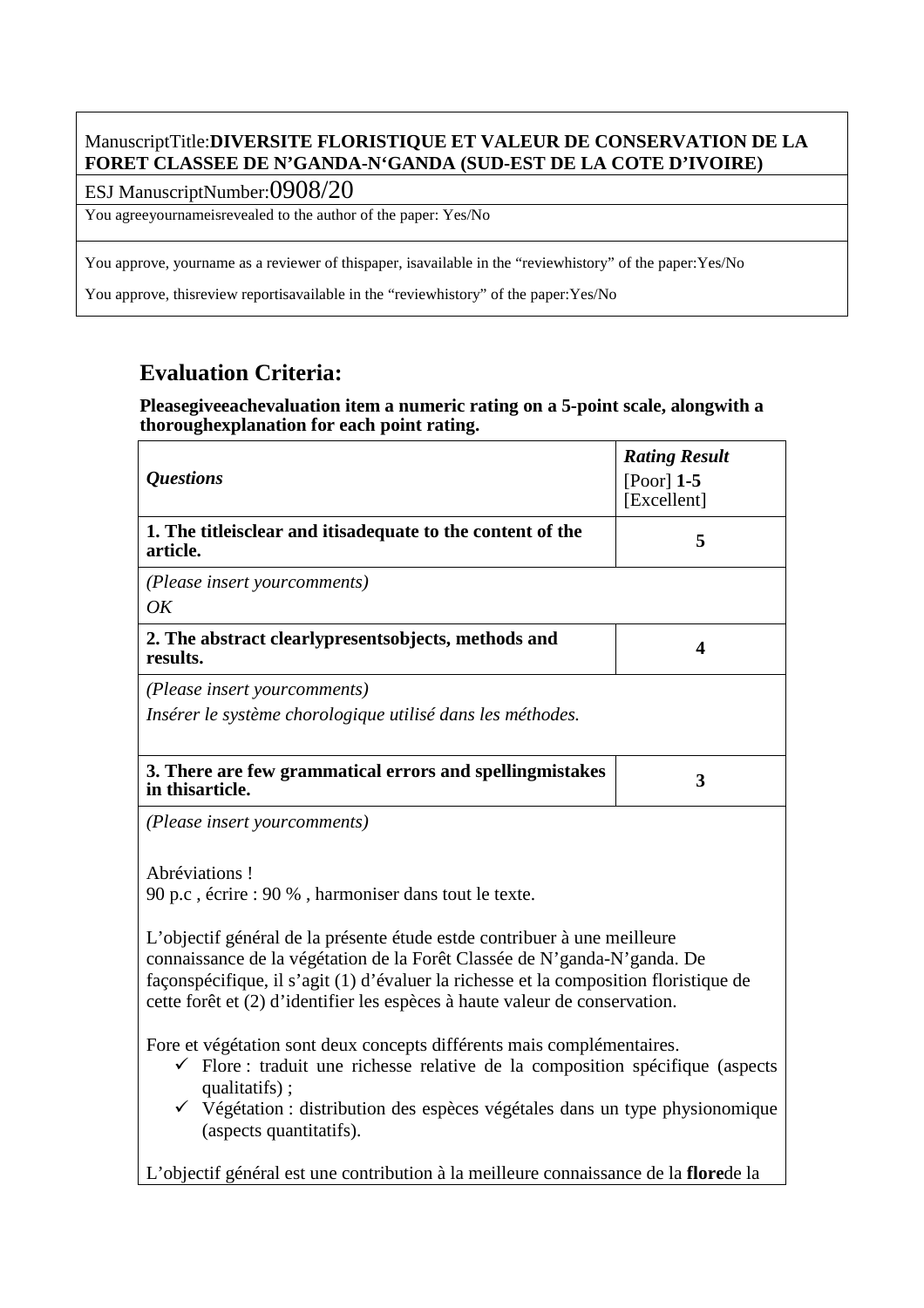Forêt Classée de N'ganda-N'ganda.

Sauf avis contraire de votre part, la végétation n'a pas été abordée dans la présente étude. C'est la connaissance de la flore qui est l'ossature de ce travail. La connaissance de cette flore sera un acquis pour la compréhension ultérieure de la végétation. Les objectifs spécifiques sont :

(1) inventorier le potentiel floristique

(2) d'identifier les espèces à haute valeur de conservation.

| 4. The studymethods are explained clearly. |  |
|--------------------------------------------|--|
|--------------------------------------------|--|

*(Please insert yourcomments)*

La méthodologie est trop brève. Elle n'a abordé que les aspects floristiques. Ces derniers ne se focalisent que sur les Angiospermes. Les autres catégories taxonomiques, tels les Lycophytes et les Ptéridophytes ne sont pas mentionnées, alors qu'elles sont occurrentes sur des substrats hydromorphes, telles les forêts marécageuses.

Les aspects autoécologiques (types biologiques) et phytogéographiques des espèces doivent figurer dans la méthodologie. Le système d'endémisme régional de White (1986) est adopté par la majorité des botanistes.

Les approches méthodologiques permettent d'orienter le lecteur.

| 5. The body of the paperisclear and does not |  |
|----------------------------------------------|--|
| containerrors.                               |  |

*(Please insert yourcomments)*

*Quelques erreurs grammaticales à corriger dans le texte.*

Quelles différences faites-vous entre espèces de Haute-Guinée (HG) et espèces endémiques ouest africaines ?

Le tableau 4 (Page 10) fait mention d'une abréviation (AA) sans savoir ce qu'elle signifie, car introuvable dans tout le texte.

Tableau 5 (Page 10) *Mangiferaindica*L. d'introduction lointaine en Afrique, est signalé comme plante ligneuse à valeur commerciale. Serait-elle une essence à bois commercial en Côte d'Ivoire ?

*Tectona grandis*L.f. relève de la famille des *Verbenaceae* au tableau 5 (Page 11), alors que l'approche phylogénétique que vous avez mentionnée plus haut rattache cette essence introduite à la famille des *Lamiaceae*. (à actualiser !)

*Ricinodendronheudolotii (Baill.) Pierre ex Heckel.* Le (s) nom (s) du (es) parrain (s), n'est (sont) pas en italique. Lire : *Ricinodendronheudolotii* (Baill.) Pierre ex Heckel. Actualiser dans tout le texte.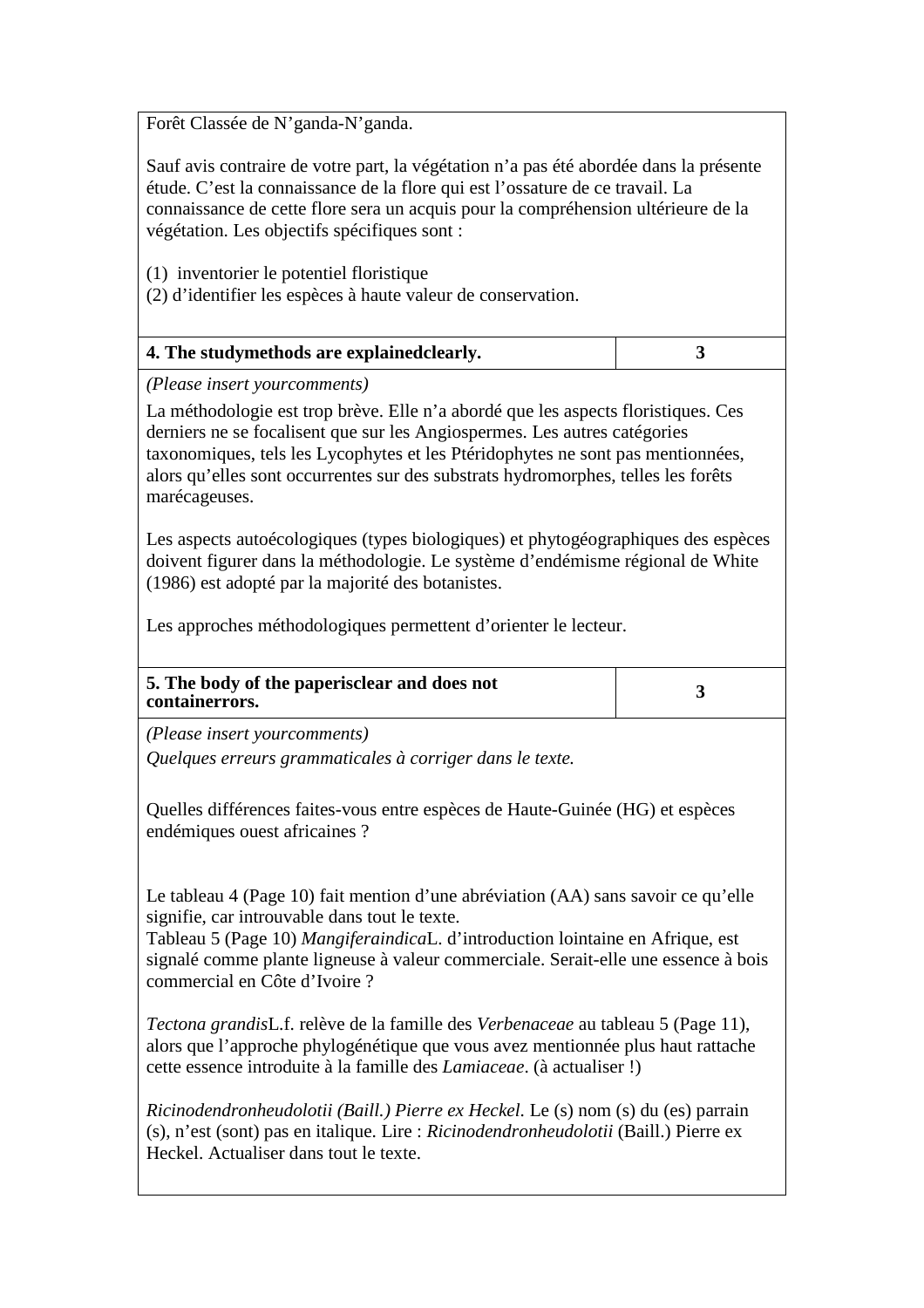|                                                                                                                                                                                                                  | 6. The conclusions or summary are accurate and<br>supported by the content.    |  |
|------------------------------------------------------------------------------------------------------------------------------------------------------------------------------------------------------------------|--------------------------------------------------------------------------------|--|
|                                                                                                                                                                                                                  | (Please insert yourcomments)                                                   |  |
|                                                                                                                                                                                                                  | Nécessité de reformuler les phrases                                            |  |
|                                                                                                                                                                                                                  | 7. The references are comprehensive and appropriate.                           |  |
|                                                                                                                                                                                                                  | (Please insert your comments)<br>La référence 36 est introuvable dans le texte |  |
| <b>36.</b><br>N'Dja JK., Tuo Y., et Zo-bi IC., 2017. Diversité floristique et infiltration<br>humaine de la forêt classée de la Besso (Côte d'Ivoire). Journal of Applied<br><i>Biosciences</i> 114: 11299-11308 |                                                                                |  |

#### **OverallRecommendation**(mark an X withyourrecommendation):

| Accepted, no revisionneeded                |  |
|--------------------------------------------|--|
| Accepted, minor revisionneeded             |  |
| Return for major revision and resubmission |  |
| Reject                                     |  |

#### **Comments and Suggestions to the Author(s):**

To assist the author(s) in revising his/her/their manuscript, please separate your remarks into two sections:

(1) Suggestions, which would improve the quality of the paper but are not essential for publication.

(2) Changes which must be made before publication

La discussion mérite d'être approfondie sur la répartition des espèces entre différents habitats. Il faut comparer d'abord la richesse floristique entre les forêts et les savanes (celle des forêts est plus élevées par rapport aux savanes). Comparer par la suite la richesse floristique des forêts sur différents substrats (terre ferme et hydromorphe). La règle générale mentionne que le substrat de terre ferme est plus riche en espèces, par rapport au milieu hydromorphe. Ce dernier nécessite des adaptations écomorphologiques des idiotaxons. Bien documenter la discussion.

# **ESJ** *Manuscript Evaluation Form 2020*

This form is designed to summarize the manuscript peer review that you have completed and to ensure that you have considered all appropriate criteria in your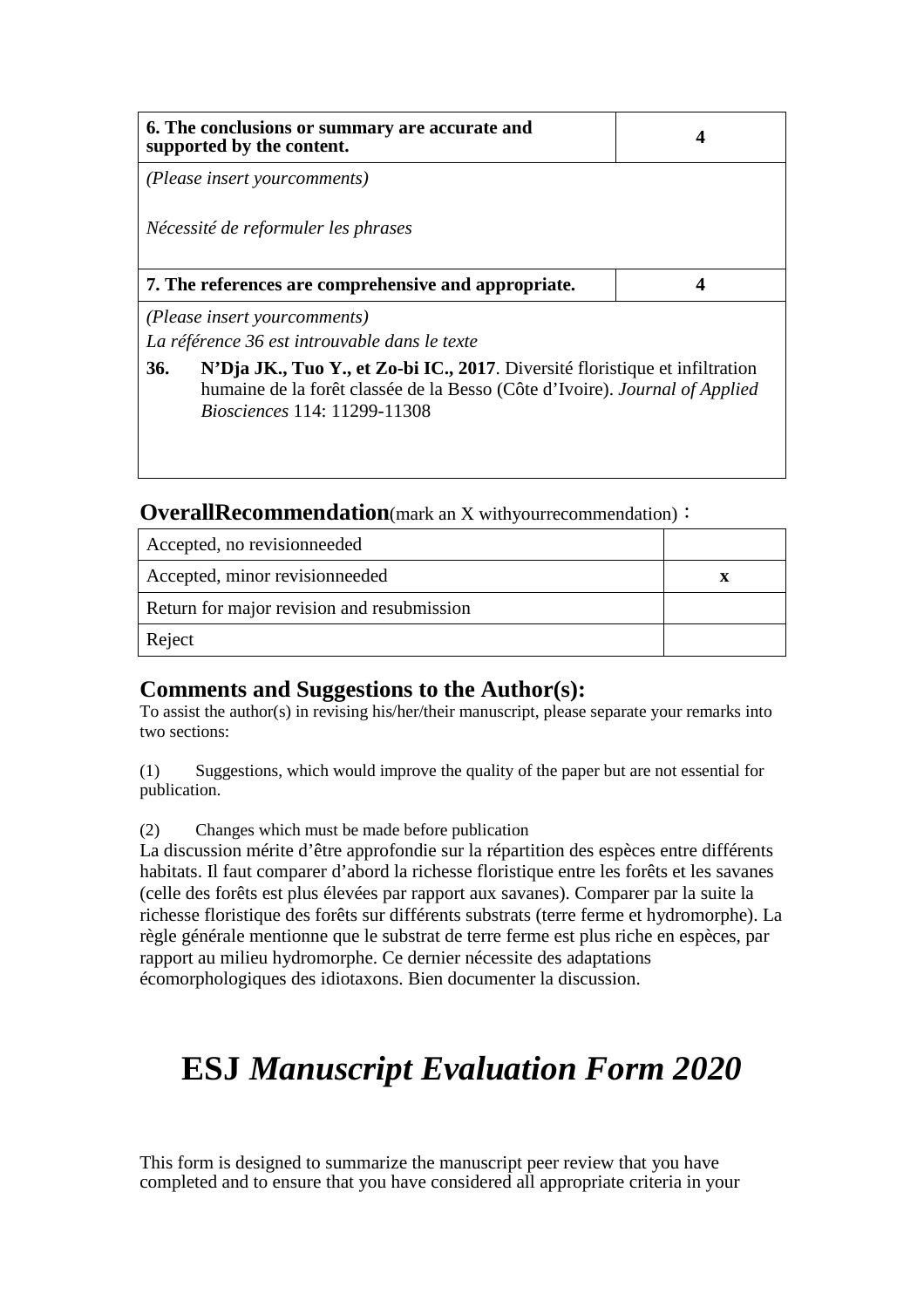review. Your review should provide a clear statement, to the authors and editors, of the modifications necessary before the paper can be published or the specific reasons for rejection.

Please respond within the appointed time so that we can give the authors timely responses and feedback.

NOTE: ESJ promotes peer review procedure based on scientific validity and technical quality of the paper (not perceived the impact). You are also not required to do proofreading of the paper. It could be recommended as part of the revision. *ESJ editorial office would like to express its special gratitude for your time and efforts. Our editorial team is a substantial reason that stands ESJ out from the crowd!* 

| Reviewer Name: DIOMANDE AWA                                                                                                                                                                                | Email:                                 |  |
|------------------------------------------------------------------------------------------------------------------------------------------------------------------------------------------------------------|----------------------------------------|--|
| University/Country: Université Nangui Abrogoua/ Côte d'Ivoire                                                                                                                                              |                                        |  |
| Date Manuscript Received: 17/11/20                                                                                                                                                                         | Date Review Report Submitted: 26/11/20 |  |
| ManuscriptTitle: DIVERSITE FLORISTIQUE ET VALEUR DE CONSERVATION DE LA<br><b>FORET</b>                                                                                                                     |                                        |  |
| CLASSEE DE N'GANDA-N'GANDA (SUD-EST DE LA COTE D'IVOIRE)<br>ESJ Manuscript Number: 0908/20                                                                                                                 |                                        |  |
| You agree your name is revealed to the author of the paper:<br>Yes/No                                                                                                                                      |                                        |  |
| You approve, your name as a reviewer of this paper, is available in the "review history" of the paper: Yes/No<br>You approve, this review report is available in the "review history" of the paper: Yes/No |                                        |  |

#### **Evaluation Criteria:**

**Please give each evaluation item a numeric rating on a 5-point scale, along with a thorough explanation for each point rating.**

| <i><b>Questions</b></i>                                                                              | <b>Rating Result</b><br>$[Poor]$ 1-5<br>[Excellent] |
|------------------------------------------------------------------------------------------------------|-----------------------------------------------------|
| 1. The title is clear and it is adequate to the content of the<br>article.                           | 3                                                   |
| The title is in keeping with the content of the article.<br>But the content needs to be reorganized. |                                                     |
| 2. The abstract clearly presents objects, methods and<br>results.                                    | 4                                                   |
| The summary responds well to objectives, method and results.                                         |                                                     |
| 3. There are few grammatical errors and spelling<br>mistakes in this article.                        | 3                                                   |
| The manuscript presents few grammatical errors and spelling mistakes.                                |                                                     |